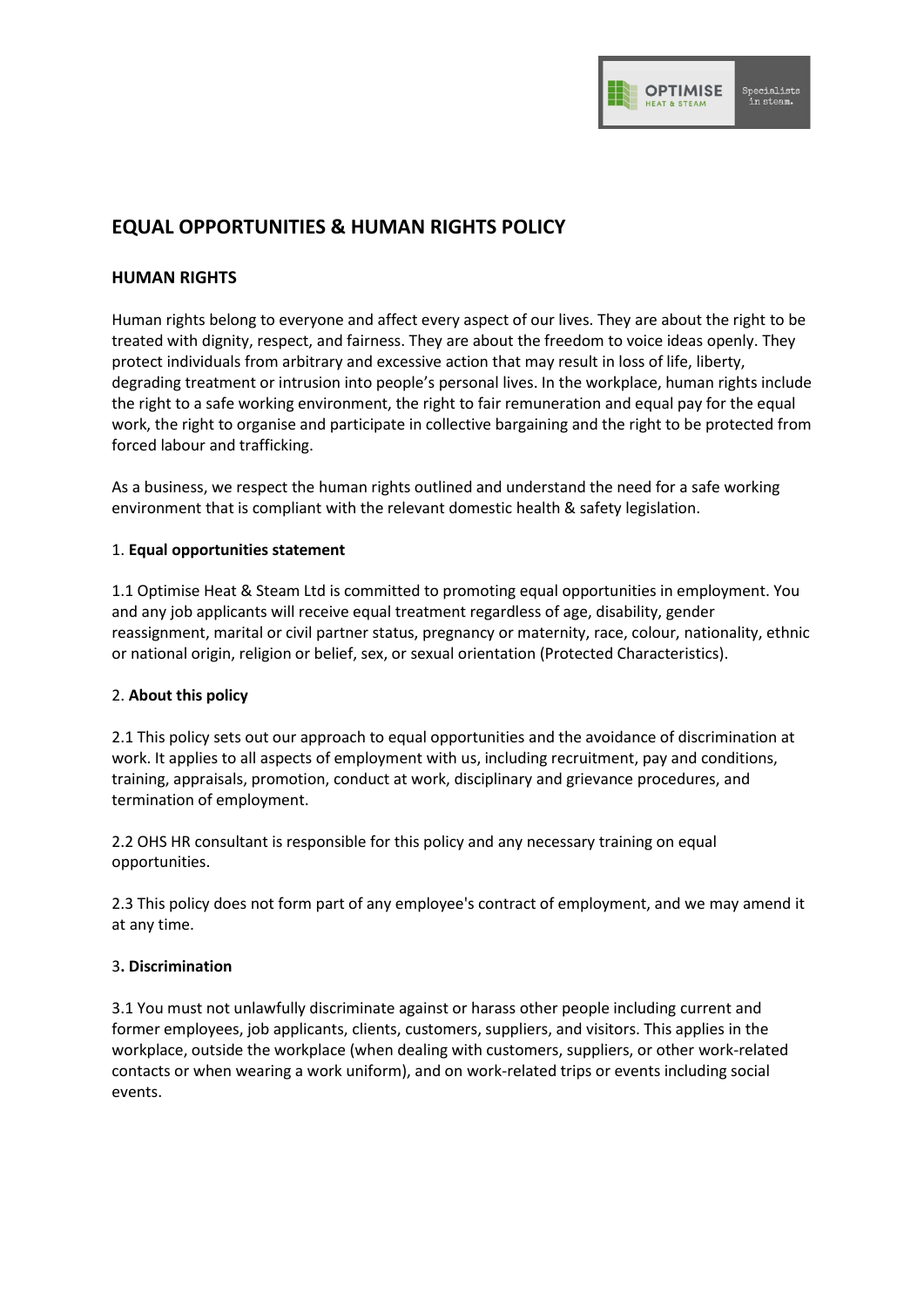

3.2 The following forms of discrimination are prohibited under this policy and are unlawful:

a) Direct discrimination: treating someone less favourably because of a Protected Characteristic. For example, rejecting a job applicant because of their religious views or because they might be gay.

b) Indirect discrimination: a provision, criterion or practice that applies to everyone but adversely affects people with a particular 'Protected Characteristic,' more than ISODOC 04 v 0.06 Page 13 of 84 others and is not justified. For example, requiring a job to be done full-time rather than part-time would adversely affect women because they generally have greater childcare commitments than men. Such a requirement would be discriminatory unless it can be justified.

c) Harassment: this includes sexual harassment and other unwanted conduct related to a Protected Characteristic, which has the purpose or effect of violating someone's dignity or creating an intimidating, hostile, degrading, humiliating or offensive environment for them. Harassment is dealt with further in our Anti-harassment and Bullying Policy.

d) Victimisation: retaliation against someone who has complained or has supported someone else's complaint about discrimination or harassment.

e) Disability discrimination: this includes direct and indirect discrimination, any unjustified less favourable treatment because of the effects of a disability, and failure to make reasonable adjustments to alleviate disadvantages caused by a disability.

## 4. **Recruitment and selection**

4.1 Recruitment, promotion, and other selection exercises such as redundancy selection will be conducted on the basis of merit, against objective criteria that avoid discrimination. Shortlisting should be done by more than one person if possible.

4.2 Vacancies should generally be advertised to a diverse section of the labour market. Advertisements should avoid stereotyping or using wording that may discourage particular groups from applying. Discriminate on grounds of a Protected Characteristic. For example, applicants should not be asked whether they are pregnant or planning to have children.

4.3 Job applicants should not be asked about health or disability before a job offer is made, except in the very limited circumstances allowed by law: for example, to check that the applicant could perform an intrinsic part of the job (taking account of any reasonable adjustments), or to see if any adjustments might be needed at interview because of a disability. Where necessary, job offers can be made conditional on a satisfactory medical check. Health or disability questions may be included in equal opportunities monitoring forms, which must not be used for selection or decision-making purposes.